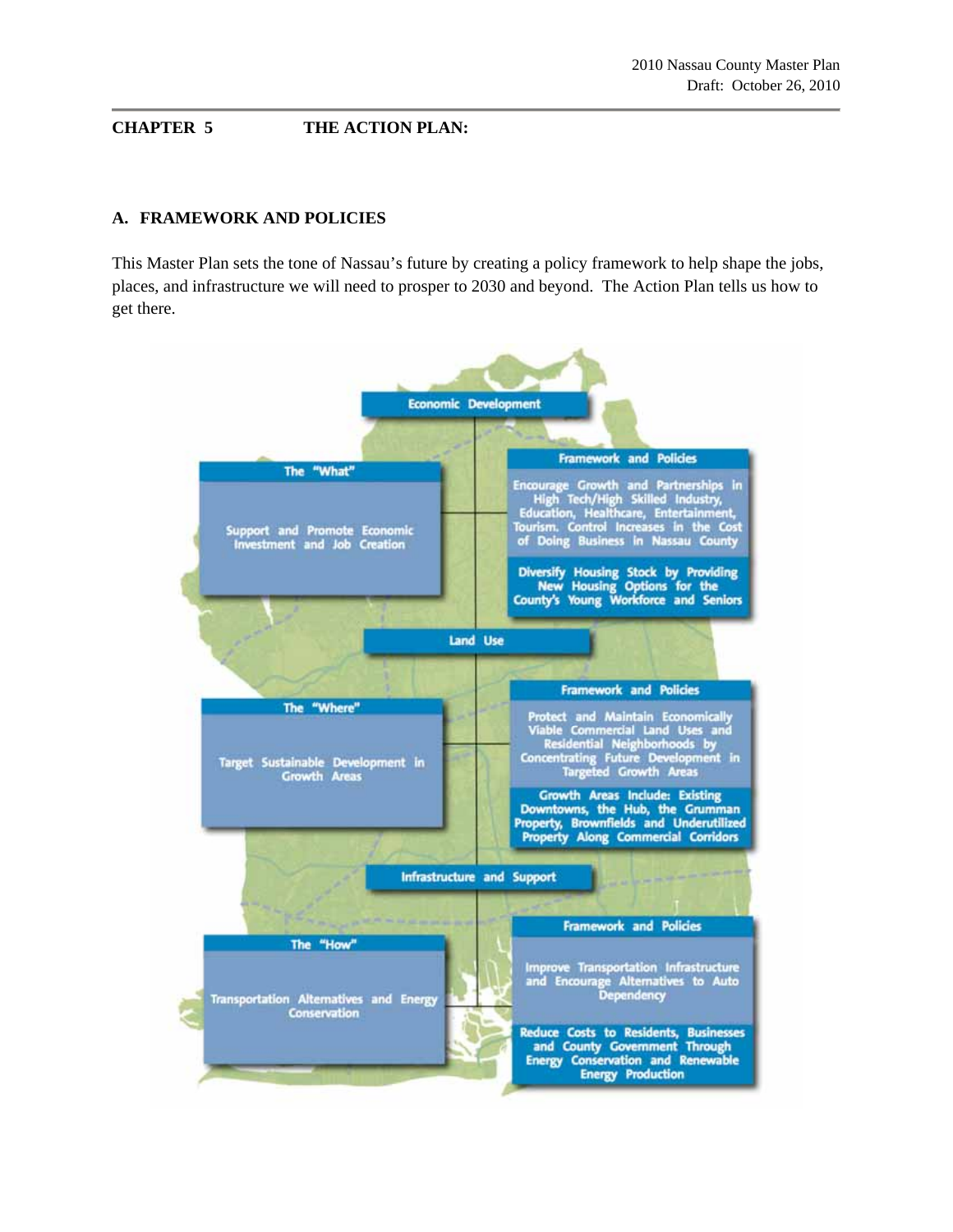This Master Plan recommends targeting development in growth areas, which account for approximately 10% of Nassau's land area. Specifically identified growth areas include **"Transit-Oriented" Downtowns**, the **Nassau Hub**, and the **Grumman Property**.

In addition to these specific locations, the Plan also calls for the revitalization and redevelopment of brownfields and select underperforming strip malls. The main objective of this targeted development approach is to encourage job growth in close proximity to public transit and to increase tax revenues while minimizing new public expenditures. At the same time, by targeting growth to specific areas of the county, Nassau will be able to protect and enhance the suburban quality of life for which it is known.

While the Master Plan provides policies to guide future land use and economic development decisionmaking in the county, it is only the first step in achieving Nassau's goals for its future. Following adoption of the Master Plan by the Nassau County Planning Commission, the County must implement the recommendations of the plan and put them into action.

Each chapter of the Master Plan concludes with a series of policy recommendations for implementation. This requires the cooperation of multiple stakeholders from County leaders to local municipalities, community-based organizations, and private investors. A key implementation tool will be to change zoning in the select downtowns, growth centers, and strip commercial areas to allow for new and infill development consistent with the policies of this Plan. While the Master Plan is a countywide plan put forth by county government, Nassau County does not control zoning and therefore, cannot effectuate the plan on its own. It is essential to build a coalition of community leaders who will embrace the policies of the plan and to offer technical assistance wherever appropriate.

# **TECHNICAL ASSISTANCE OFFERED BY NASSAU COUNTY**

For Local Governments:

- **Expertise from Nassau County Planning staff**
- **Special attention for development projects**

For Business Groups:

- Advice on Business Improvement District (BID) formation/expansion
- Organize with fellow merchants/professionals to facilitate better business choices and options Introduce and share best practices

For Non-Profit Groups:

- Information and advice on federal, state and local programs and grant opportunities
- Serve as a clearinghouse for information on federal, state and local programs and grant opportunities

For Civic Groups:

- Connections to experts in the field
- Advice on civic and beautification projects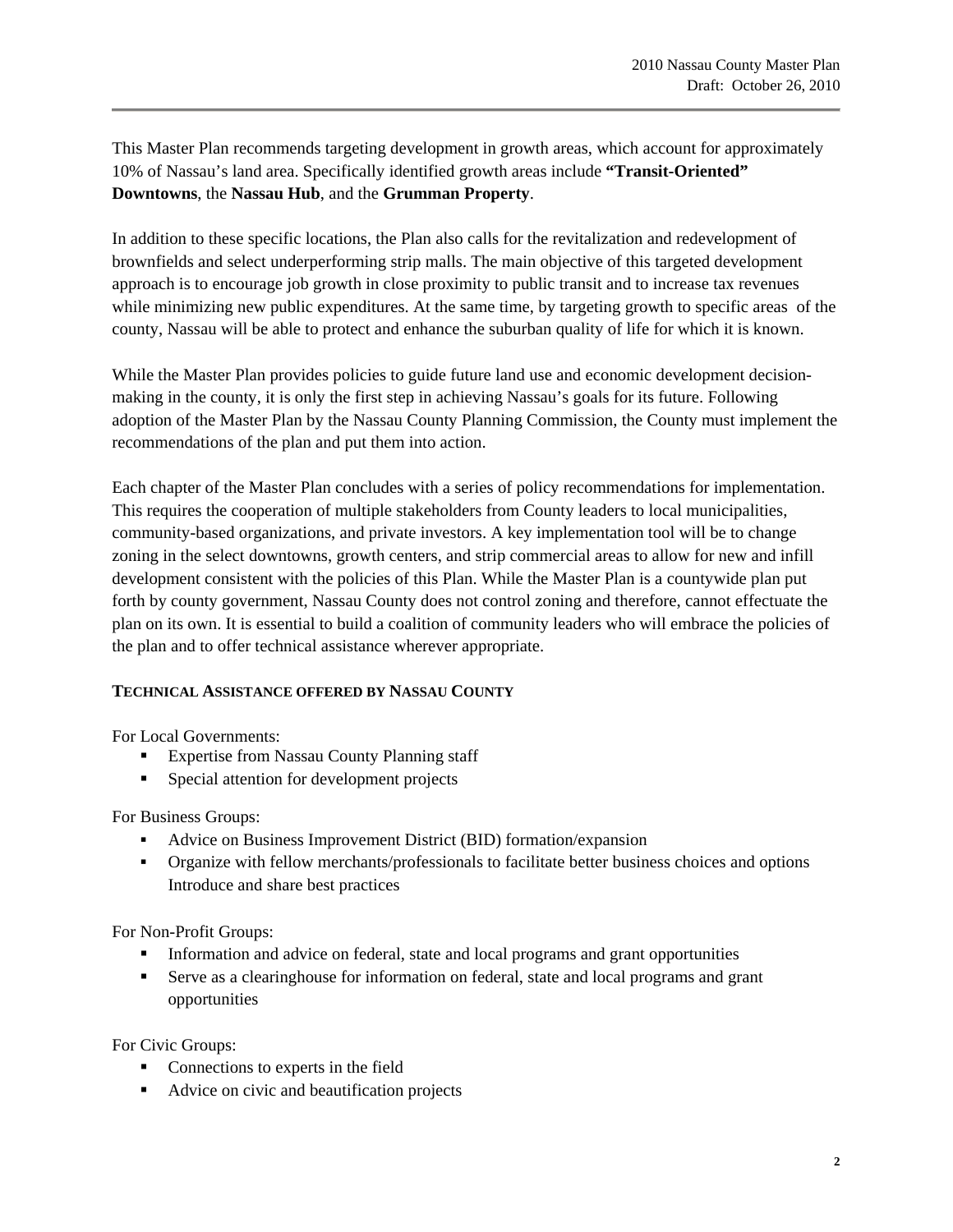- Policy development assistance
- **Learn about what other communities/groups are doing**

# **B. IMPEMENTING THE PLAN**

### *Regulatory Controls*

Regulatory controls are one of the primary tools for implementing many of the recommendations of this Master Plan. While Nassau County does not have the power to regulate land use through zoning, it does act in an advisory capacity under New York State General Municipal Law. In contrast, many technical components relating to the physical development of the county, irrespective of location, are under direct County control. The County has jurisdiction over a variety of countywide infrastructure from county roadways to parks, and portions of the Nassau's waterfront, drainage systems, and water and sewer lines. Nassau also has the power to review and approve subdivision applications in unincorporated areas throughout the county and within 300 feet of all municipal boundaries.

### *Funding/Incentive Programs*

Public economic development incentives are needed to defray the costs of capital investments and reduce the general cost of doing business in Nassau in order to attract and retain companies and jobs. Targeted programs focused on specific capital investments can provide funds for land acquisition, construction, or the purchase of business equipment. Broader reaching programs that can stimulate economic investment include:

- Offering tax abatements, which can reduce or waive property taxes
- Expediting or simplifying regulatory requirements
- Offering accelerated depreciation and employee tax credits
- Providing workforce training
- **•** Offering low interest or tax exempt loans
- **Providing necessary infrastructure to support development**

In Nassau County the Industrial Development Agency (IDA) is a major source of assistance to companies seeking to relocate or expand and offers low-cost financing and tax incentives, using non-taxpayer dollars. It is empowered to:

- Acquire property
- Issue revenue bonds for the purchase or construction of industrial or commercial properties, which are then leased or sold to private users
- Grant real property tax abatements and sales tax and mortgage recording tax exemptions
- Offer new tax-exempt bond financing to nonprofit institutions, including higher education
- Refinance existing bonds for industrial and commercial uses that are no longer eligible for tax exempt financing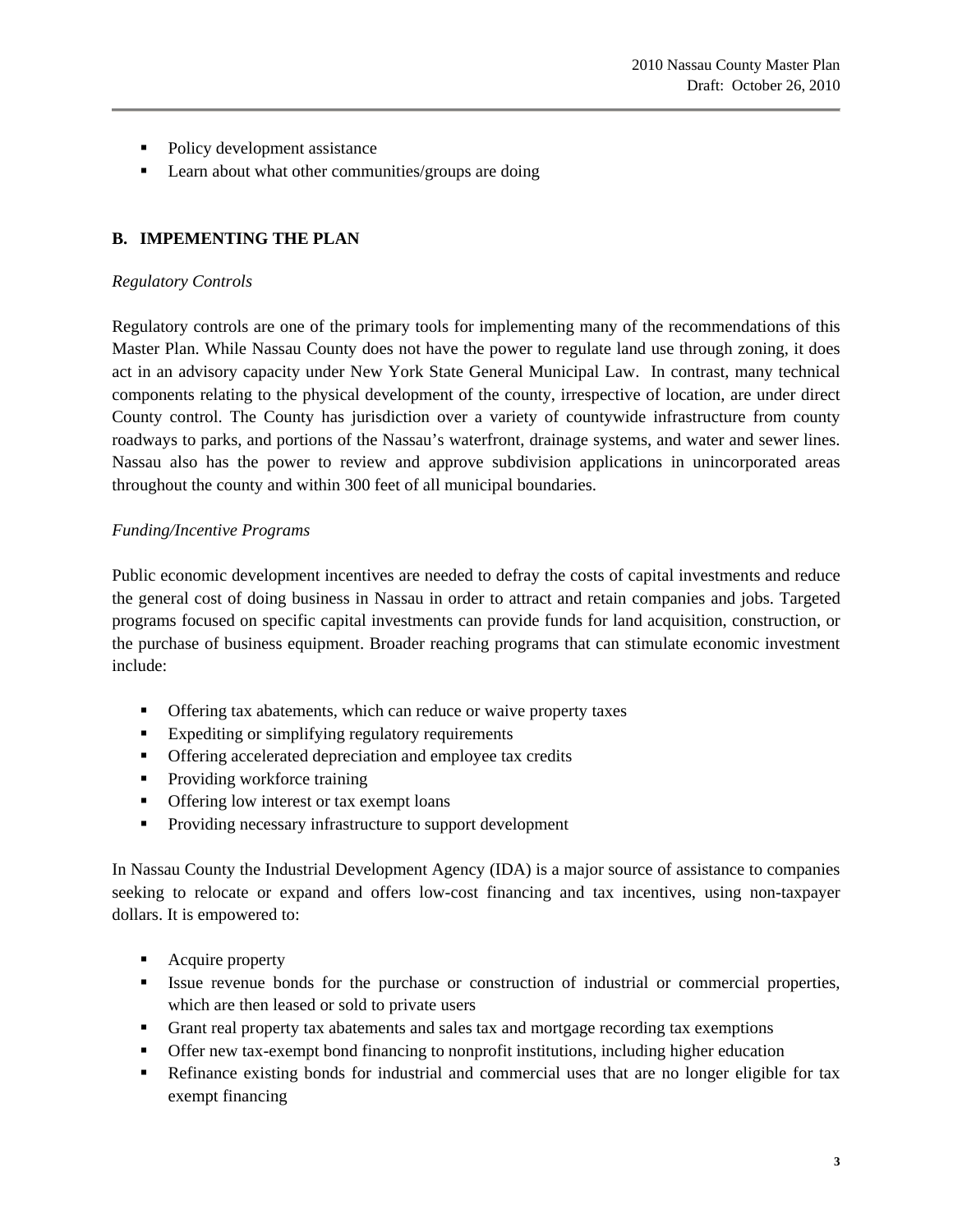The County also administers a variety of funding streams/incentive programs including its Visioning program, Community Development Block Grants (CDBG), the Grow Nassau Fund, and the Brownfield Redevelopment Fund. These funding streams provide an important opportunity for the County to support implementation of projects that achieve the goals of its Master Plan.

■ Visioning Program

Visioning is a Nassau County Planning Department grant program that provides funds for local communities to engage in a participatory planning process to develop a vision plan for the future. Funding for the Visioning program comes from a \$1 million grant set up by the County Executive in 2007. The program requires a 40% contribution from the local municipality.

**Community Development Block Grants (CDBG)** 

The CDBG program provides funds for a range of activities related to housing, economic development, commercial revitalization, public services, infrastructure and public facilities. Approximately 90% of CDBG funds go to programs that benefit extremely low, low, and moderate income communities. Nassau County's CDBG funded initiatives include creation of high tech/high skilled jobs as well as jobs in sports, entertainment and tourism. They also provide funds for redevelopment areas including downtowns, brownfields, the former Grumman site, and the Nassau Hub. Finally funds are used for infrastructure improvements including public transportation, development of workforce and senior housing, and preservation and creation of open space.

Grow Nassau Fund

The Grow Nassau Fund is an economic development partnership between Nassau County, Nassau County IDA and the National Development Council's Grow America Fund. The County does not fund this program, but it administers the program in Nassau. Through this fund eligible small businesses in Nassau County can apply for loans at competitive rates for a term of up to 25 years. The goal of the program is to finance healthy, successful small businesses that need expansion capital to reach their full growth potential.

NY Metro Brownfield Redevelopment Fund

The Brownfield Redevelopment Fund is a public-private partnership created to advance the cleanup and productive reuse of contaminated properties. Through this program, which is a revolving fund, Nassau County uses funds received from USEPA along with matching County dollars to guarantee loans issued by the private sector to cleanup brownfields.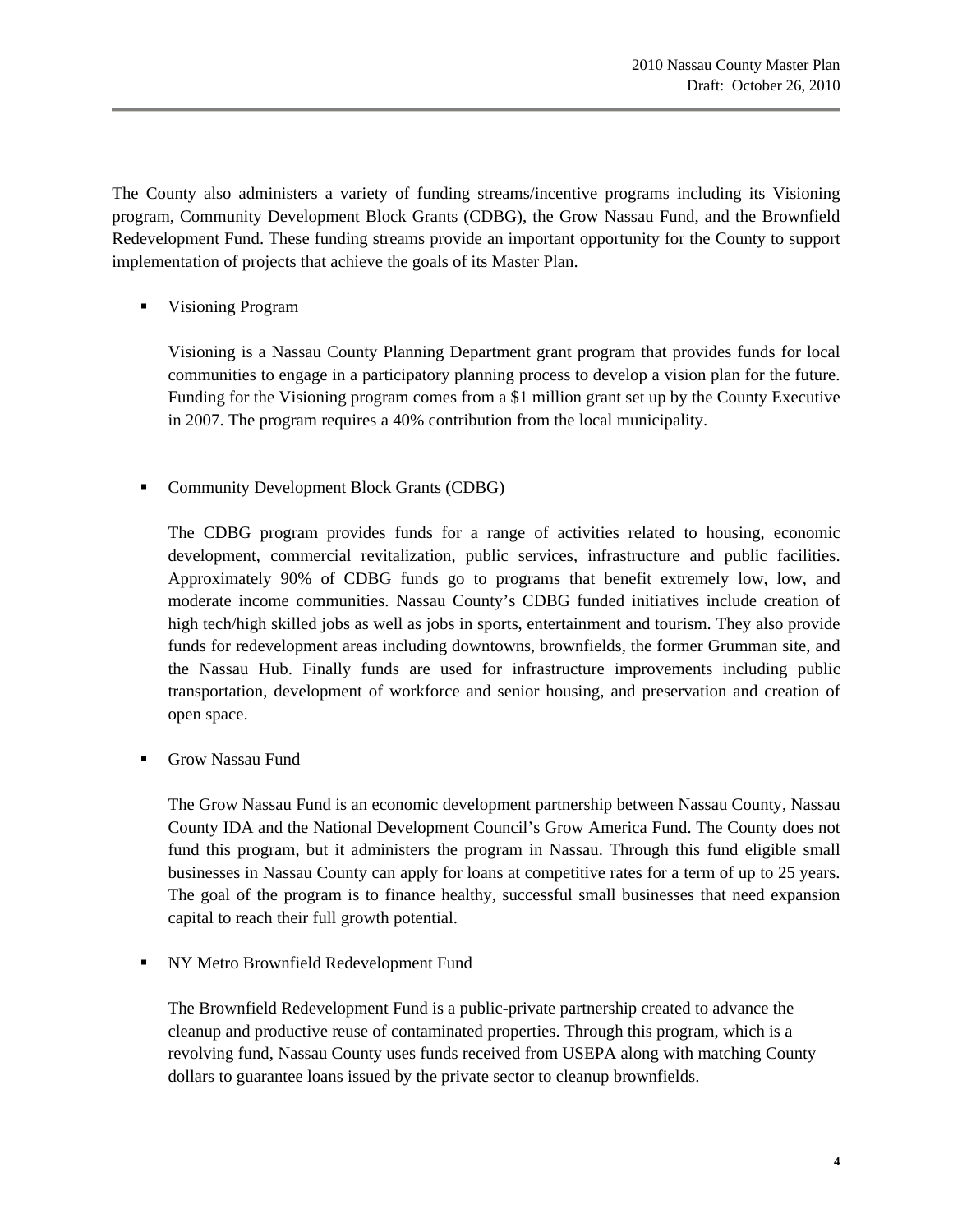### *New York State Energy Research and Development Authority (NYSERDA)*

### Municipal Incentives

 The *Energy Efficiency and Conservation Block Grant Program* is being administered by NYSERDA through funding allocation from the US Department of Energy (DOE). The program's objective is to fund projects that reduce energy use and fossil fuel emission, and improve energy efficiency for local and state governments. As a large county (defined by DOE as having a population of more than 200,000), Nassau is eligible for direct formula grants for qualifying projects. For small municipalities, NYSERDA administers a competitive solicitation for funding. NYSERDA has been allocated \$29 million in 2010 for the distribution among small municipalities.

### Commercial Incentives

 The *Industrial and Process Efficiency Program* (IPE) provides performance-based incentives to manufacturers and data centers implementing energy efficiency and process improvements. Over \$100 million is available for energy savings projects that fall into two categories, projects that reduce overall electric consumptions, like energy efficient lighting, motors and compressors, or, projects that reduce energy use per production unit, like reducing scrap, or increasing throughput.

 The *New Construction Program* (NCP) can provide assistance when incorporating energy efficiency measures into the design, construction, and operation of new and substantially renovated buildings. These measures are designed to save energy through reduced electric demand, thereby lowering building operating costs. Technical Assistance is available to help evaluate energy-efficiency measures and provide guidance to your design team on incorporating new and emerging energy-efficient technologies into your building. Funding is available to offset the additional costs associated with the purchase and installation of approved equipment. Assistance also may be available for commissioning services and green building opportunities.

#### Other Incentives

 Green Jobs - Green NY is a statewide program to promote energy efficiency and the installation of clean technologies to reduce energy costs and reduce greenhouse gas emissions. The program will support sustainable community development and create opportunities for green jobs. Green NY will provide energy audits for eligible applicants as well as \$112 million to finance energy efficiency improvement projects such as upgraded heating, cooling and lighting systems, and replacement of storm windows, NYSERDA and the New York State Department of Labor will be partnering with community-based and labor organizations, to provide necessary workforce training and support.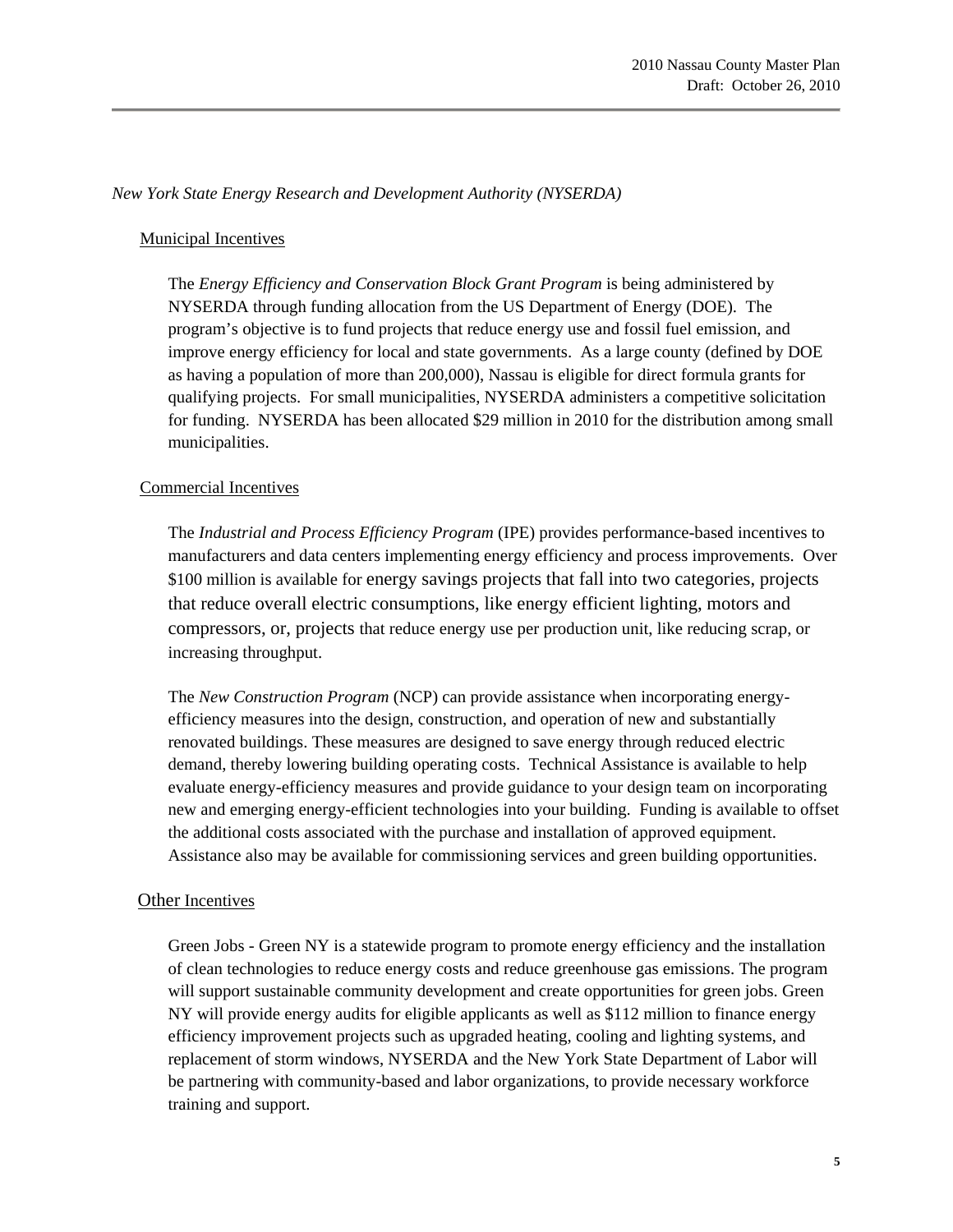#### *Technical Assistance*

In addition to these direct roles, County government also serves an important function as an arbiter between the many agencies that have the power to make decisions that impact Nassau's land, transportation systems, economy and its residents. For example, the Village of Westbury is currently considering a plan for a second level of parking for its downtown municipal parking lot. At the same time a developer is proposing to redevelop and restore a vacant theater in the downtown. The County's Office of Housing and Intergovernmental Affairs is currently working with both the village and the developer to jointly prepare a solution to address parking needs in downtown Westbury.

Bringing multiple constituencies to the table is essential to developing the creative solutions necessary to implement the policies of this Master Plan. Nassau County has close working relationships with a variety of entities from local towns and villages to regional agencies such as the Long Island Rail Road and LIPA, as well as hospitals and colleges/universities. The County will need to bring these and other stakeholders to the table to implement the changes necessary to implement the policies of New Suburbia.

In addition, Nassau County can also be a resource for local communities who want to utilize County and State programs to achieve the goals of the Plan. Programs provided through Nassau's Coordinated Agency for Spanish Americans (CASA) can help emerging minority communities gain access to economic development resources and housing assistance.

At the State level, utilization of legal mechanisms that allow for the creation of Business Improvement Districts (BIDs) can be an important tool for furthering the County's goal of Cool Downtowns. State law allows municipalities to create BIDs through which local property owners and business owners within a designated area can finance supplemental services and improvements beyond those provided by local government. Nassau can provide local communities with the technical assistance necessary to establish a BID through which merchants and property owners can, in effect, tax themselves and use the monies to fund façade and streetscape improvements, including awnings, lighting, landscaping and street furniture. These funds can also be used to sponsor special events such as street fairs and special promotions such as a "restaurant week." State law also enables local municipalities to utilize urban renewal powers to acquire property in order to facilitate redevelopment of blighted areas. Such sites can then be sold to private entities for redevelopment in accordance with an approved plan. In implementing the policies of this Master Plan, this tool could potentially be applied to facilitate redevelopment within megaprojects, underperforming strip malls, and in blighted areas within emerging minority communities.

One of the most important ways that the County can work to implement the recommendations of the plan, however, is to provide assistance to municipalities who want to implement new zoning regulations consistent with the policies of this Master Plan. Section D below discusses mixed use zoning and provides model zoning standards that can be utilized by local municipalities to implement Cool Downtowns and megaprojects.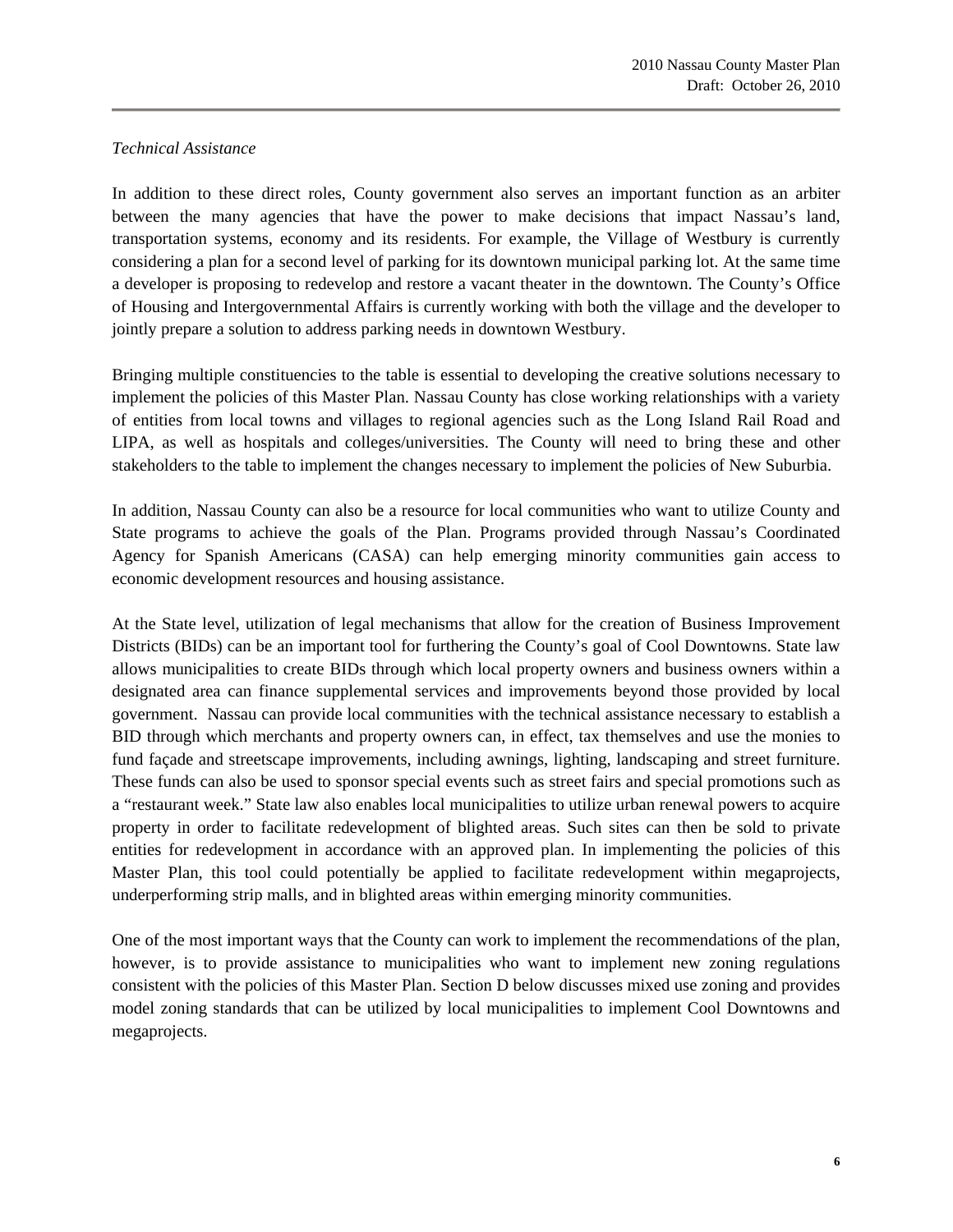### **C. ZONING FOR TRANSIT-ORIENTED DEVELOPMENT (TOD) AND DOWNTOWNS**

In *The Social Life of Small Urban Spaces* (1980), William Whyte advised towns wanting to revive their downtowns to "compress, concentrate, and intensify their unique strengths." Over the years, planners have returned to this early advice with ever more specific prescriptions. The most practical solutions now come from the Smart Growth and New Urbanism planning philosophies. When focused on downtowns or town centers, the objective of these philosophies is to create a variety of compatible land uses, compact design, walkable neighborhoods, housing choice, and transportation options. The key for Downtowns and TODs will be achieving a mix of uses at densities that are higher than surrounding single-family neighborhoods, but that are still within a comfortable suburban scale.

A typical Nassau County downtown already has a mix of uses with shops on first floor and offices and/or apartments on upper floors. The majority of older buildings are built to the sidewalk, are attached to adjoining buildings with aligned front facades, and have shallow (if any) setbacks. Typical building height is two to four stories. Some downtown areas also have stand-alone apartment buildings. Residential densities range from 15 to 40 dwelling units per acre. The street network is a system of boulevards or wide arterials, main commercial streets, and residential local streets with homes on small lots. The streets are generally connected with full four-way intersections and have wide sidewalks in at least part of the downtown. There is municipal surface parking in center of blocks (rather than structured parking). There may be small parks off the main street.

### **1. ZONING PRINCIPLES**

The following principles should be applied as local municipalities work to revise their existing zoning codes to promote development of Cool Downtowns and TODs:

# *Mix of Uses*

A mix of land uses in a commercial center has multiple benefits. It provides 1) greater accessibility for pedestrians, with less reliance on cars for short trips; 2) lessened traffic congestion: working, shopping, socializing can all happen in walking proximity, 3) increased opportunities to combine trips, which results in reduced vehicle miles traveled by residents; 4) flexibility in parking because parkers share spaces; and 5) less pavement and thus less stormwater runoff, lower development costs, and increased aesthetics for the area. With a mix of uses transit-oriented and transit-supportive development becomes possible, yielding a symbiotic relationship between a transit stop and nearby land uses. This allows residents to carry out daily activities within their downtown center without always needing to drive to strip malls.

### *Density*

Downtown zones need density to arrive at the critical mass of people and activities that make a downtown self-sustaining. Downtowns should have higher density than their outlying residential areas. Higher density increases land use efficiency and housing variety and decreases energy consumption and transportation costs. When a municipality chooses to boost its central density, it can then capitalize on existing infrastructure. This reduces the cost of providing additional services to new businesses and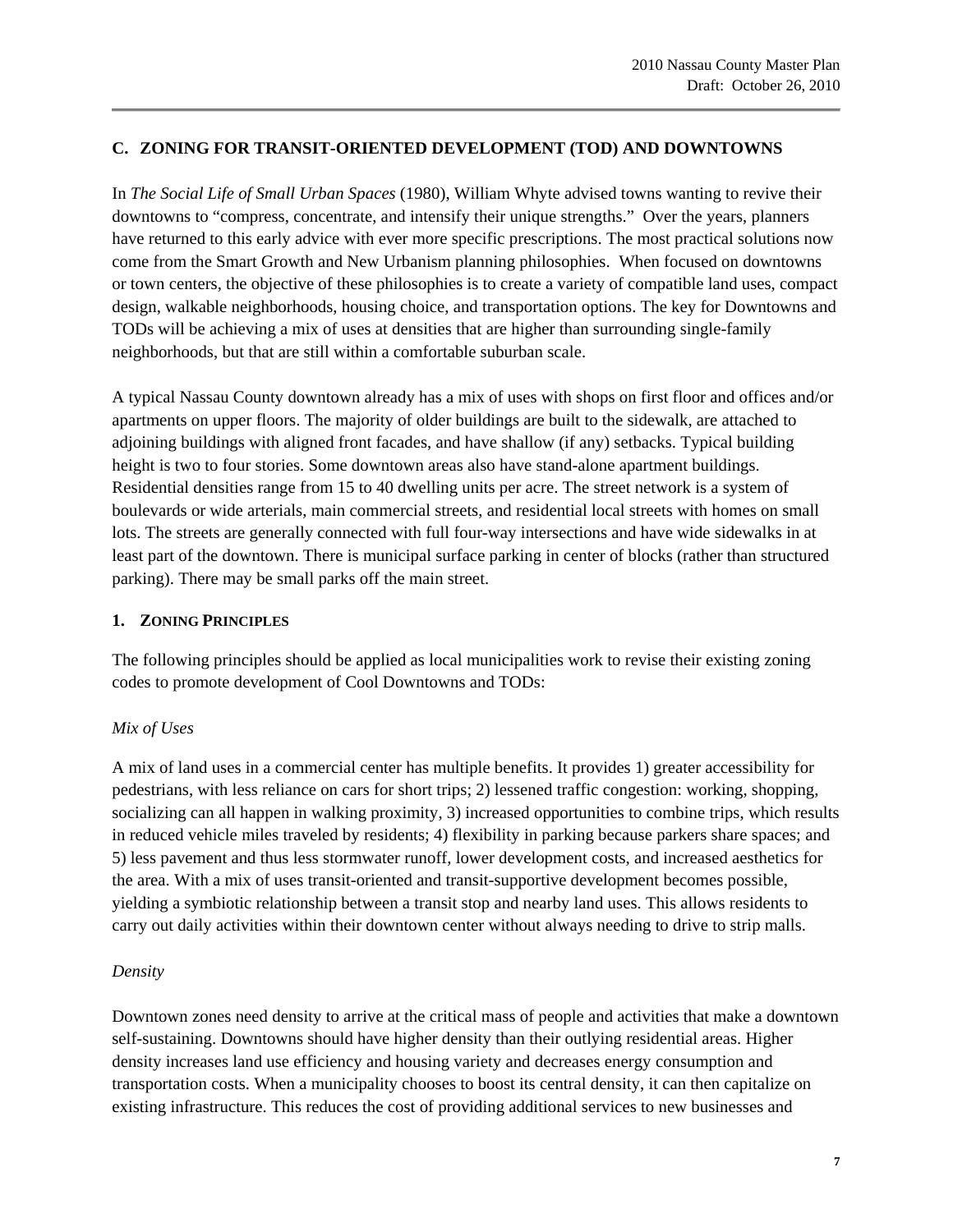residents. Higher density downtowns can create walkable commercial and employment centers, and can be effectively served by local and regional transit.

### *Sizing the Downtown*

Smart growth advocates generally describe "walkable communities" in terms of a 1/4 mile radius or fiveminute walk in each direction from the center. The basic size of an average suburban downtown is approximately  $\frac{1}{2}$  mile, which one can walk across in about 10 minutes. A larger mixed use area such as the Hub may be comprised of a series of such walkable neighborhoods. In an existing center/downtown the walk should encompass the greatest density of mixed uses: stores, restaurants, civic uses, public transit stop, and other amenities. The five-minute walk concept should also be used to locate "park & walk" lots to ensure that they are centrally located and visitors can park once and walk to all downtown destinations. In some cases it may be appropriate to shift density towards a preferred park & walk lot location.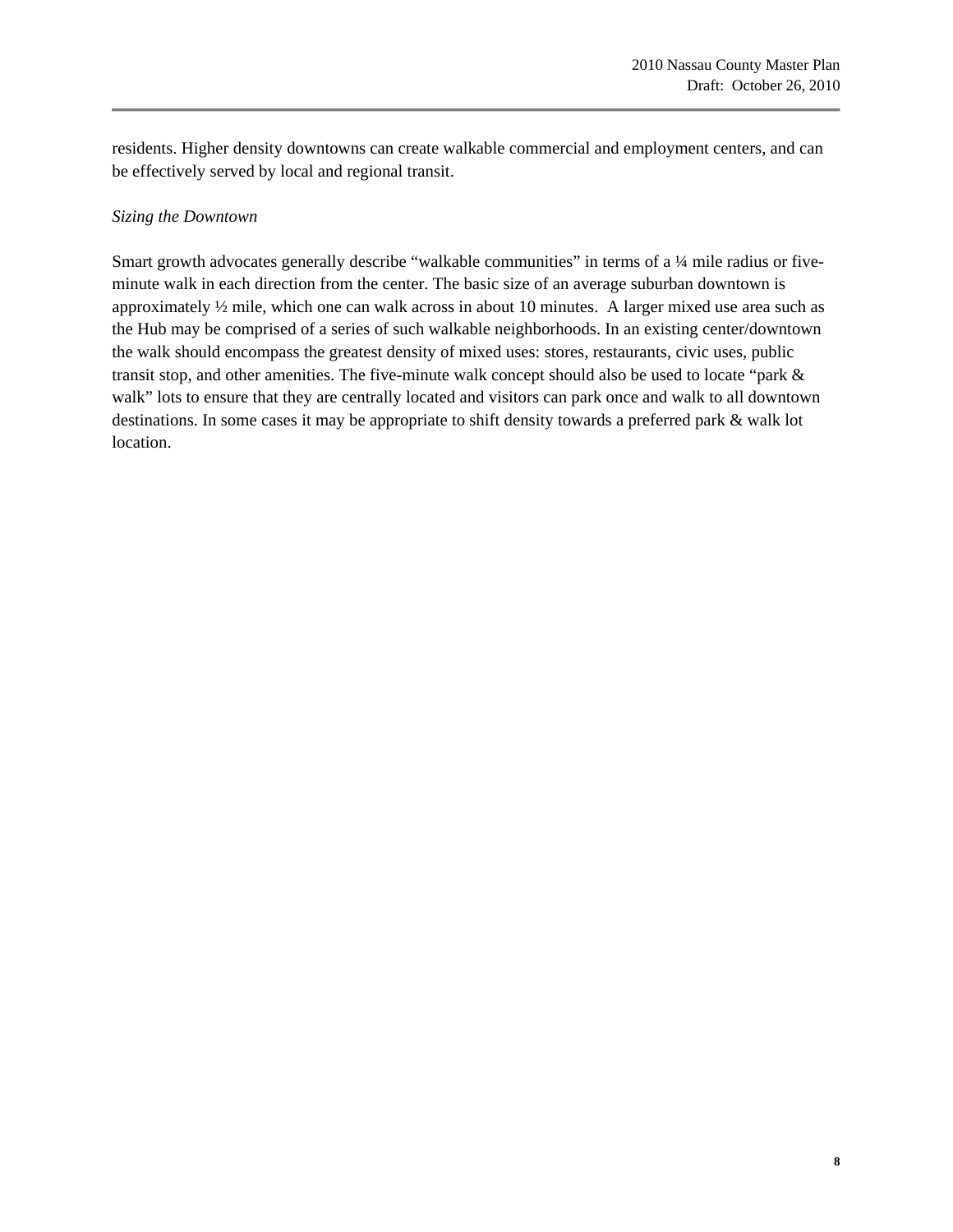# **2. CODING FOR WALKABLE DOWNTOWNS AND TODS[1](#page-8-0)**

The following guidelines are provided as a model for establishing zoning for Nassau's downtowns and TODs.

### *Establish a downtown or downtown overlay district*

- 1) Downtown District
	- Clearly identify the geographic area of the downtown district
		- $\triangleright$  Be sure that it is distinguished from surrounding residential or industrial areas.
	- Basic elements for a new downtown district should include:
		- $\triangleright$  Less reliance on detailed lists of allowed uses
		- $\triangleright$  Greater emphasis on the overall quality of the built environment and accommodation of pedestrians
		- $\triangleright$  Design standards that are directly incorporated into the text, possibly including illustrations
- 2) Overlay District

i.

If establishment of a downtown district is not feasible, a downtown overlay district may be a more practical alternative for allowing mixed use development in Cool Downtowns. The overlay district would be an incentive zone that leaves existing zoning in place, but provides a way for property owners and developers to maximize opportunities for mixed use development within the context of the existing character of Nassau's downtowns. The overlay district with incentives such as greater density and land use mix and requirements for parking and streetscapes would be activated when a certain land area threshold is reached. The threshold would be larger than the minimum lot size required under existing zoning. This approach encourages participation in land assemblage, while reducing the incentive for property owners to "sit on" underutilized parcels.

Key components of a downtown overlay district:

- Incentive bonuses for density, coverage, floor area ratio, parking, setbacks, building height, etc. in exchange for the provision of community amenities
- Community amenities should be determined by each downtown based on their individual needs and may include open space, parks, and other public improvements

<span id="page-8-0"></span><sup>&</sup>lt;sup>1</sup> Sources: *New Urbanism Best Practices Guide, Codifying New Urbanism* (PAS Report 526); *Transportation* (PAS QuickNotes, #16); *Zoning for Mixed Uses* (PAS QuickNotes #6); *Density* (PAS QuickNotes #12); and *A New England Guide to Smart Growth Strategies*.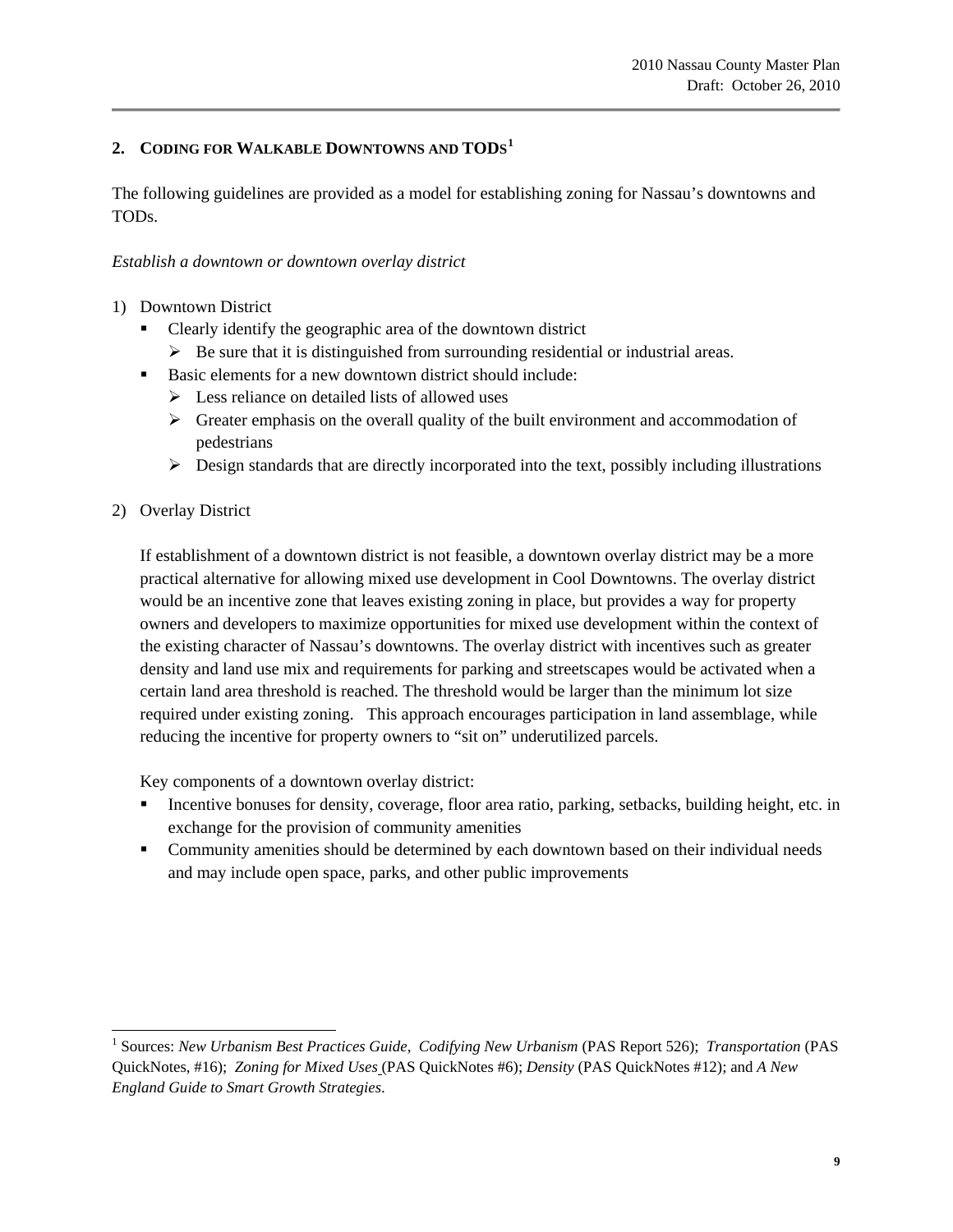# *Allow a variety of uses*

- 1) Create mixed-use districts
	- The mix of uses should happen at the building, street, block and neighborhood levels.
	- **Increase and regulate density** 
		- $\triangleright$  Regulate density through limits on lot coverage, height and other dimensional requirements. If basic parameters are met, then actual use mix and housing unit type can vary according to the market.
	- Avoid lengthy lists of allowed uses in favor of broadly defined uses. Place emphasis on urban design standards, parking, and pedestrian accommodation.
	- Incentives can be given to foster mixed-use projects, historic preservation, creation of public spaces, or affordable housing. Incentives typically are density or height bonuses.
- 2) Mix of uses:
	- Allow retail, office, business and professional services, housing, and in some cases light industrial, along with cultural uses and civic uses such as schools, municipal buildings, libraries, houses of worship, parks, and public transit.
		- ¾ Prohibit heavily auto-dependent uses: distribution centers, rental car facilities, gas stations and auto mechanics, drive-through windows for businesses
	- Uses may be mixed within a structure or on a lot if multiple structures are allowed.
	- Street level uses should be non-residential, most preferably retail.
	- Upper level uses should be office, studio, services and/or residential.
	- Most uses should be by-right/as-of-right.
	- Consider requiring a set percentage of new housing units to be within  $5 10$  minute walk to neighborhood retail, schools, parks, and transit stop. For infill projects, the proximity requirement can be satisfied by creating a destination use within the project or by relying on one already within walking distance.

# *Allow mixed residential density and housing types*

- 1) Mix housing types
	- Allow only multi-family residential in the downtown (not single or two-family houses)
	- Use inclusionary zoning to foster affordable housing construction
		- $\triangleright$  Inclusionary zoning requirements stipulate that developers must build a certain number of affordable units for every new market rate unit that they build

# *Stimulate infill and rehabilitation activity*

- 1) Adjust current zoning by making most uses as-of-right and reducing parking requirements.
- 2) Review minimum lot size and setback requirements and adjust to reflect the smallest practical lot size and shallowest setback in the downtown.
- 3) Accelerate the development review process for the following types of projects if they are in conformance with downtown zoning standards: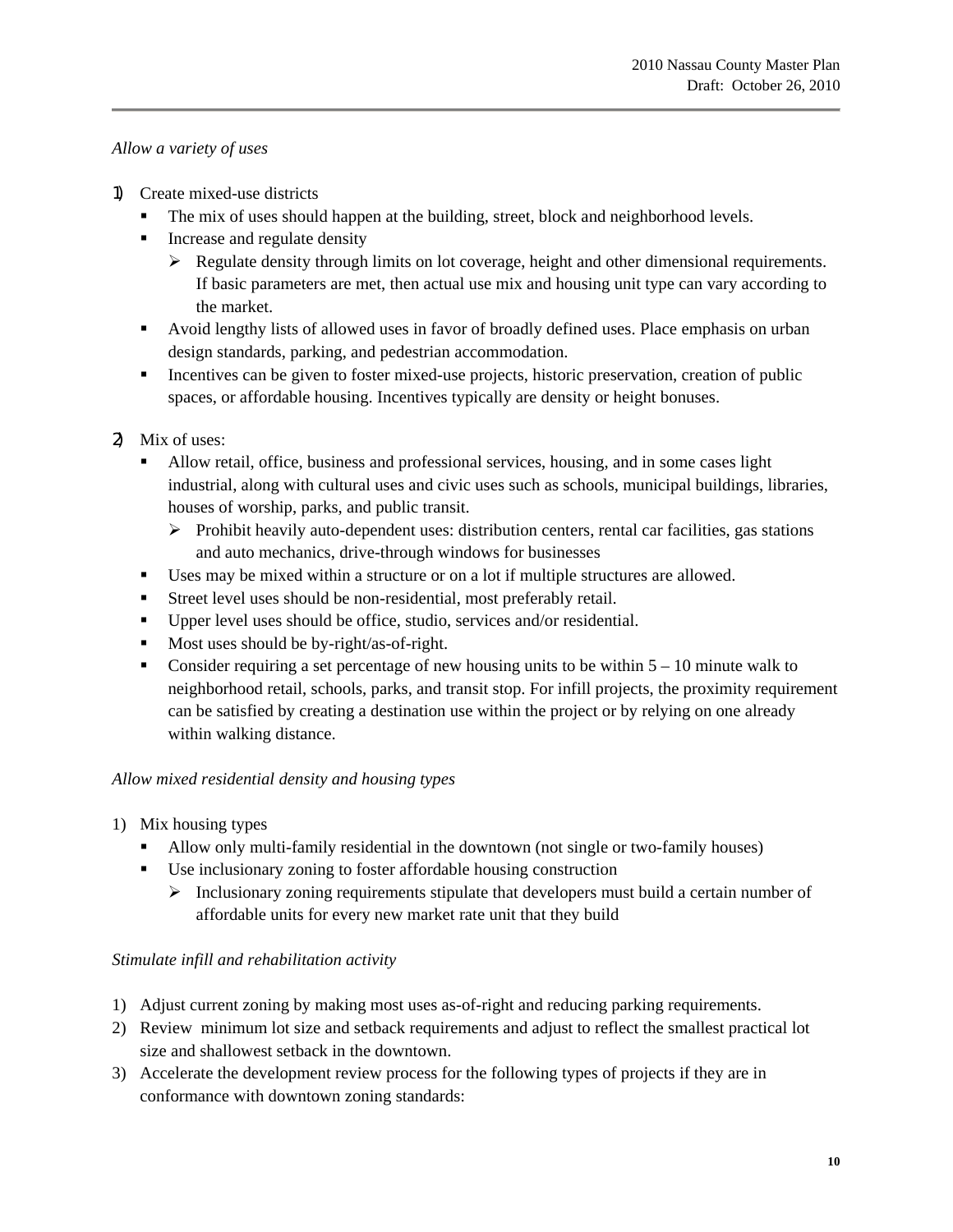- Infill projects below a certain size threshold
- Adaptive reuse of historic properties
- Redevelopment of vacant or underutilized land or buildings
- 4) Reduce or eliminate off-street parking requirements for small-lot infill projects.
	- Parking demand should be fulfilled fully or partially by shared parking, municipal parking satellite lot parking, or on-street parking.

#### *Create compact, walkable centers served by public transit*

- 1) Increase density to support public transit
	- Locate the downtown's greatest density near the transit stop.
	- Require *minimum* residential densities along existing or planned transit routes.
		- $\triangleright$  Prohibit auto-related uses and surface parking near transit stops; create pedestrian-friendly routes from the stop.
	- Require building entrances to be near the transit stop.
- 2) Accelerate and expedite development review in areas near transit stops.
- 3) Require street connections
	- Model ratios for spacing between streets and intersections are shown on Table 5-1.
	- Rely on the grid. Plan for a full connection of existing and new streets:
		- $\triangleright$  Short blocks and dense mixed use development near transit stops to provide people with a range of transportation options and reduced need for auto trips.
		- $\triangleright$  A variety of street types will provide distinct identities to the downtown's different areas and provide a variety of block and lot sizes for different types of new development.
		- $\triangleright$  Infill development and redevelopment of existing structures should be based on the downtown's existing street grid, or should break up super-blocks to create new connections.
		- $\triangleright$  Where topographical or other constraints preclude full connectivity for vehicles, provide for pedestrian access with walkways or stairways.
- 4) Revise street and sidewalk standards.
	- Parallel on-street parking should be provided to reduce vehicle speed and enhance pedestrian's sense of safety.
	- Sidewalks should be wide enough to accommodate pedestrian amenities:
		- $\triangleright$  Shade trees, benches, awnings, lights
		- $\triangleright$  Sidewalk dining
- 5) If the downtown's primary street is an arterial and thus not suitable for a main street, then new retail and pedestrian activity will have to be refocused on a quieter secondary street.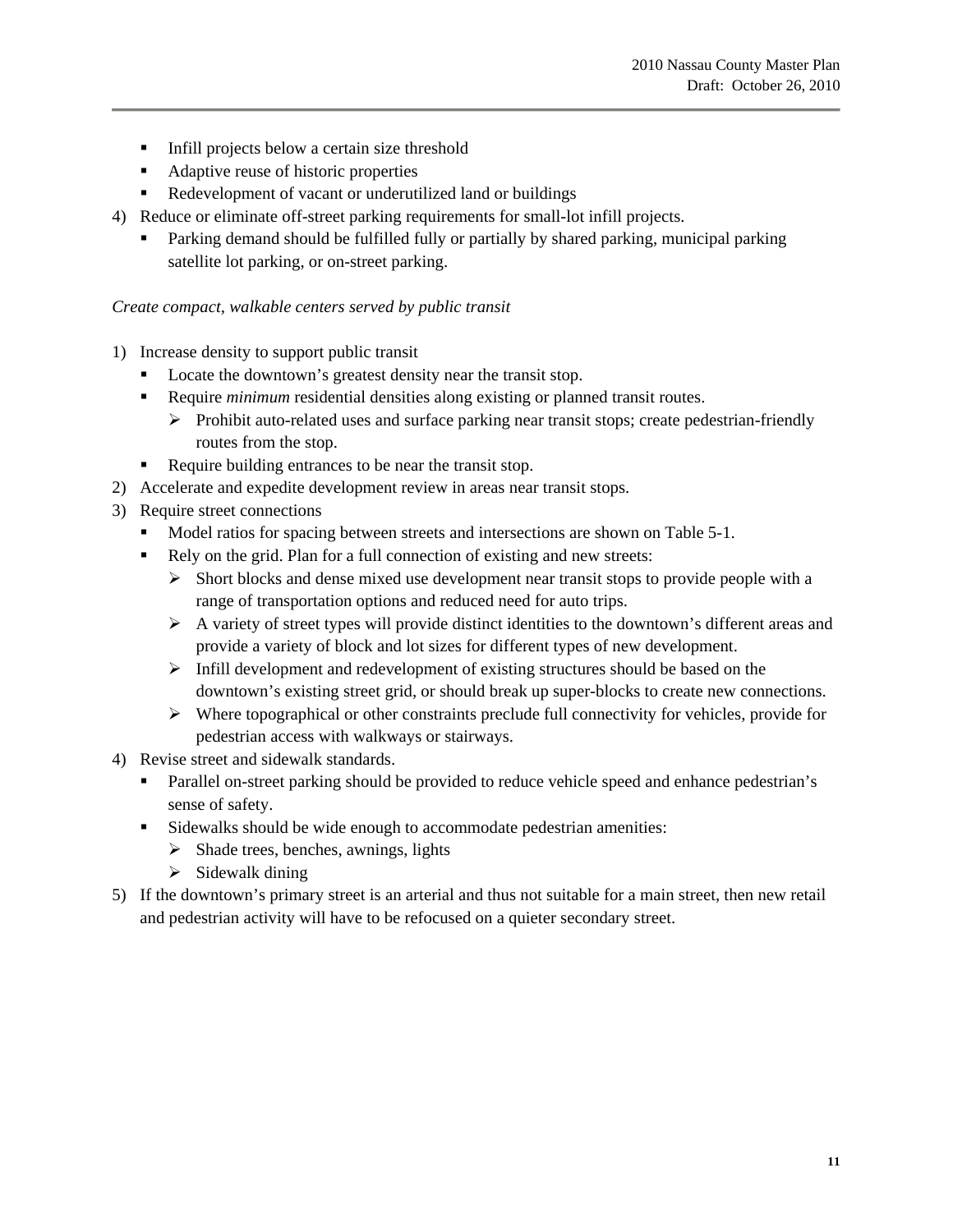|                               | <b>Max Intersection Spacing</b> |                        |
|-------------------------------|---------------------------------|------------------------|
|                               | <b>For Local Street (feet)</b>  | For Arterials (feet)   |
| <b>Block Length (by city)</b> |                                 |                        |
| Metro, Oregon                 | 530                             | 530                    |
| Portland, Oregon              | 530                             | 530                    |
| Eugene, Oregon                | 600                             | None                   |
| Fort Collins, Colorado        | See Note 1                      | 660-1,320 (see Note 2) |
| Boulder, Colorado             | See Note 3                      | None                   |
| Huntersville, North Carolina  | 250-500                         | No data                |
| Raleigh, North Carolina       | 1,500 (see Note 4)              | No data                |

**Table 5-1 Model Requirements for Intersection Spacing (Case Studies)** 

*Source: PAS Report 515: Planning for Street Connectivity,* "Summary of Requirements for Intersection Spacing," American Planning Association, May 2003, pg. 45.

Notes:

- (1) Maximum block size is 7 to 12 acres, depending on zoning district
- (2) Limited movement intersections required every 660 feet; full movement intersections required every 1,320 feet
- (3) Not specified by code, but staff ties to achieve 300 to 350 foot spacing
- (4) Within a Mixed-Use Center, no street block face shall exceed 660 feet in length

### *Accommodate pedestrians*

- 1) Sidewalks should create a good pedestrian experience
	- Sidewalks should be wide enough to accommodate pedestrian amenities such as landscaping, trash receptacles, benches, etc.
	- Street trees should be planted for shade and visual appeal
	- Curb-side parking should be required to create sense of safe separation from traffic
	- Small parks or gathering places off sidewalks should be created for safe gathering places away from traffic
- 2) Create a park and walk system
- 3) Allows sidewalk dining permits
- 4) Create safe and plentiful mid-block passages from rear parking lots to sidewalks
- 5) Create safe places to cross busy streets
- 6) Main building entrances should open onto the sidewalk, not side or rear of building
- 7) Prohibit construction of parking lots between buildings and streets
- 8) Minimize curb cuts onto major pedestrian streets
	- Pave driveways so that the sidewalk appears to cross the driveway, rather than the driveway cutting across the sidewalk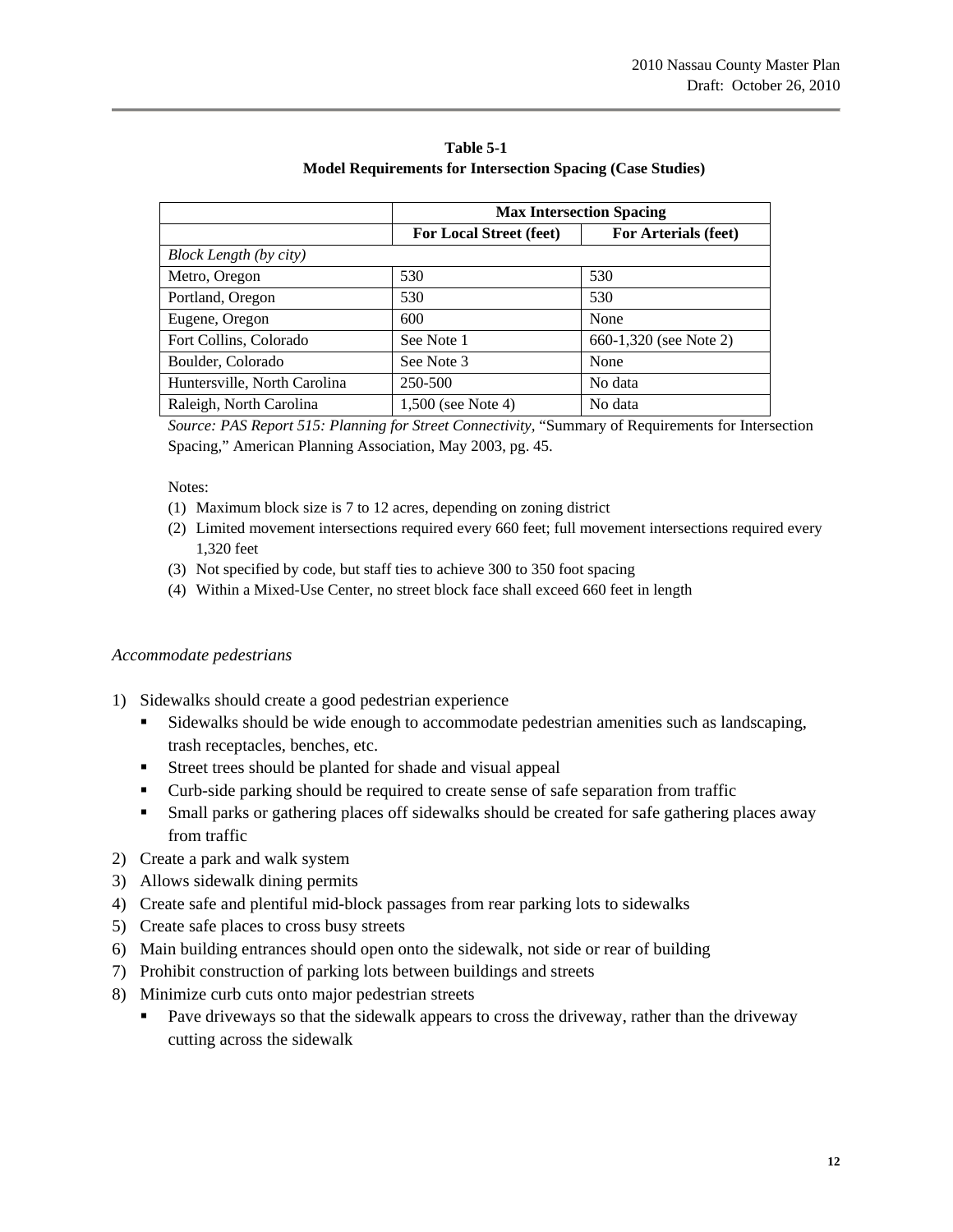*Improve parking regulations* 

- 1) Minimize downtown land used for parking
	- Roughly no more than 10% of the downtown area should be used for parking.
- 2) Minimum off-street parking standards should incorporate flexibility; review boards should be allowed to grant waivers.
- 3) Use *maximum* off-street parking limits, keyed to square footage and use.
- 4) Allow shared parking
- 5) Consider fully eliminating parking requirements for some uses (such as storefront restaurants).
- 6) Encourage or require transportation demand management (TDM)
- 7) Encourage the use of off-site (satellite) parking lots
- 8) The local municipality should provide:
	- On-street parking on downtown streets
	- Public transit
	- **Bicycle accommodation**
	- Parking garages
	- Satellite parking outside town center
- 9) Parking should never be allowed in the front of the building.
	- Some side yard parking may be allowed, but the preference is for parking to be behind, under, or above the building.
	- Curb cuts should be strictly limited and placed away from major sidewalks.

### *Create design standards*

- 1) Design standards should focus on block and lot arrangements
	- Architectural style is less important than urban design
	- Dimensional regulations should be aimed at shaping the spaces between buildings, rather than separating buildings from one another (which is the objective of conventional zoning)
- 2) Encourage dense, compact development:
	- **Eliminate minimum lot sizes**
	- Allow multistory buildings
	- Regulate maximum story count, not height
		- ¾ Require *minimum* heights or *minimum* floor area ratios in the densest areas of the downtown
	- Eliminate or reduce setbacks, especially for front and side yards
		- ¾ Establish *maximum* front and side yards.
	- Require appropriate bulk or mass of new buildings:
		- $\triangleright$  Highest density areas should have highest FAR or square footage rules
		- $\triangleright$  Low density structures should be located in areas where less compact development is desired
- 3) Require buildings to create a street wall, i.e., build to the sidewalk
- 4) Building street fronts should have doors and windows with lots of clear unobstructed glass; no blank walls. Multiple windows and entries should be encouraged.
- 5) When a development produces clusters of stores, each has to be oriented towards the sidewalk, not inward around an enclosed courtyard.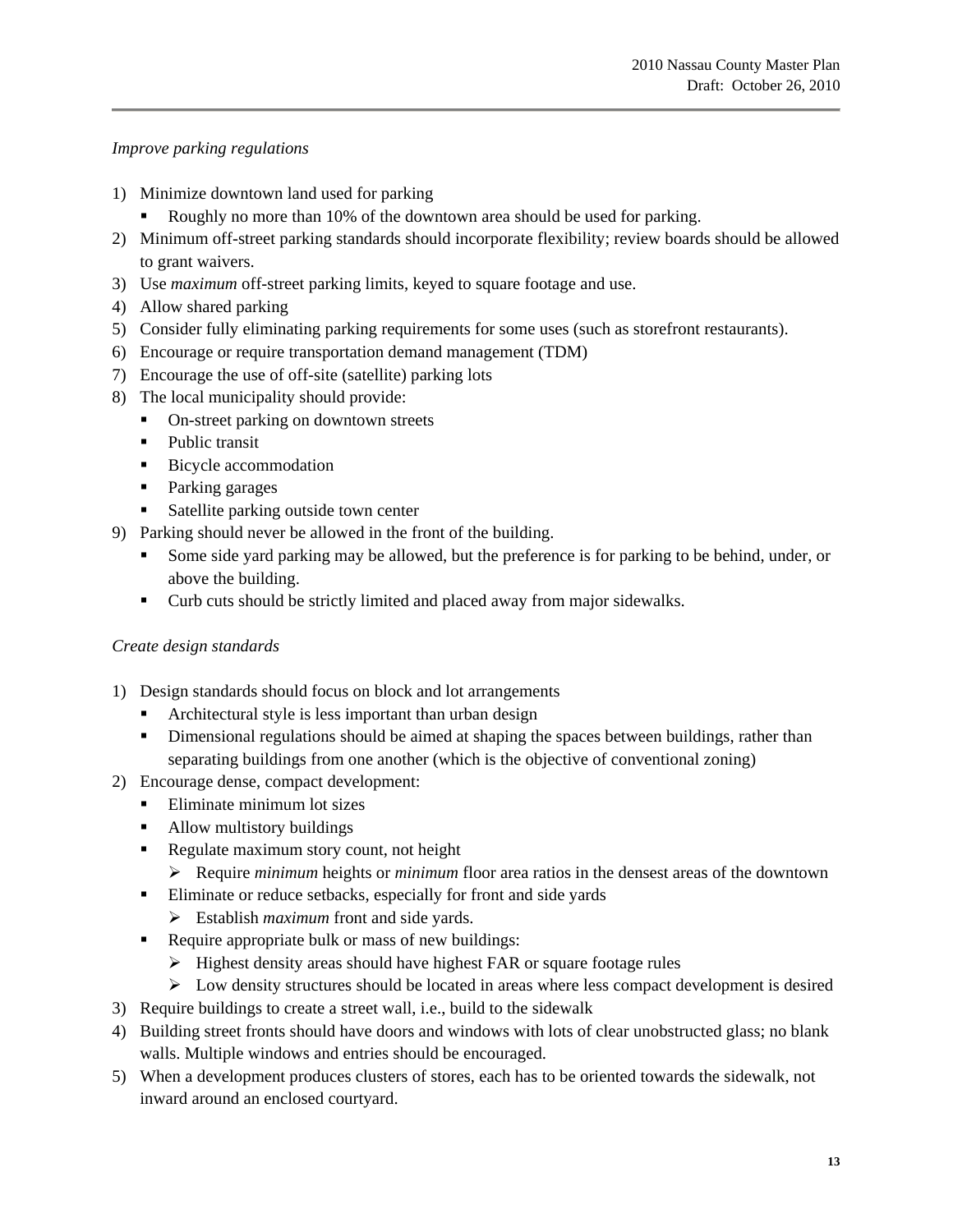### *Foster contextual design*

- 1) Adopt illustrated design standards
	- Rely on existing building type and basic architectural elements, rather than requiring specific historic architectural styles.
- 2) Review setback and height requirements
	- Requirements should result in new buildings having the same ratios as the best of the local context for height to distance between building facades, for building surface to windows and doors, etc.

# **D. IMPLEMENTATION MATRIX**

Table 7-1 provides a summary of action items that should be undertaken in order to implement the policies of this Master Plan. Actions are categorized as either short-, medium- or long-term and entities responsible for their implementation are identified. Short-term recommendations should be carried out within 12-18 months of adoption of the Master Plan and medium-term recommendations should be carried out within five years of adoption. Long-term recommendations have an implementation horizon beyond five years and will require advanced planning.

The following Action Items are those that the County can pursue immediately and without legislative and/ or budget approvals from other government jurisdictions. These items are what Nassau can "do for itself".

# **THE ECONOMY New Jobs in Growth Sectors**  1. Establish a Nassau County venture capital fund devoted to seeding new high technology companies 2. Provide technical assistance to technology, education and healthcare companies/institutions to encourage expansion of existing operations and facilities in downtowns and designated growth areas 3. Market county sports, entertainment and tourism attractions 4. Strategically utilize Industrial Development Agency to retain and attract businesses in the

sports, entertainment and tourism industries 5. Strategically utilize Industrial Development Agency to attract, retain, and expand clusters of economic development

### **New Residential Units for Recent Graduates, Young Workforce, Veterans, and Seniors**

- 6. Adopt an affordable housing/next generation/workforce housing goal for Nassau County
- 7. Establish a County-wide workforce housing site acquisition fund to provide a land subsidy for the development of income-inclusive housing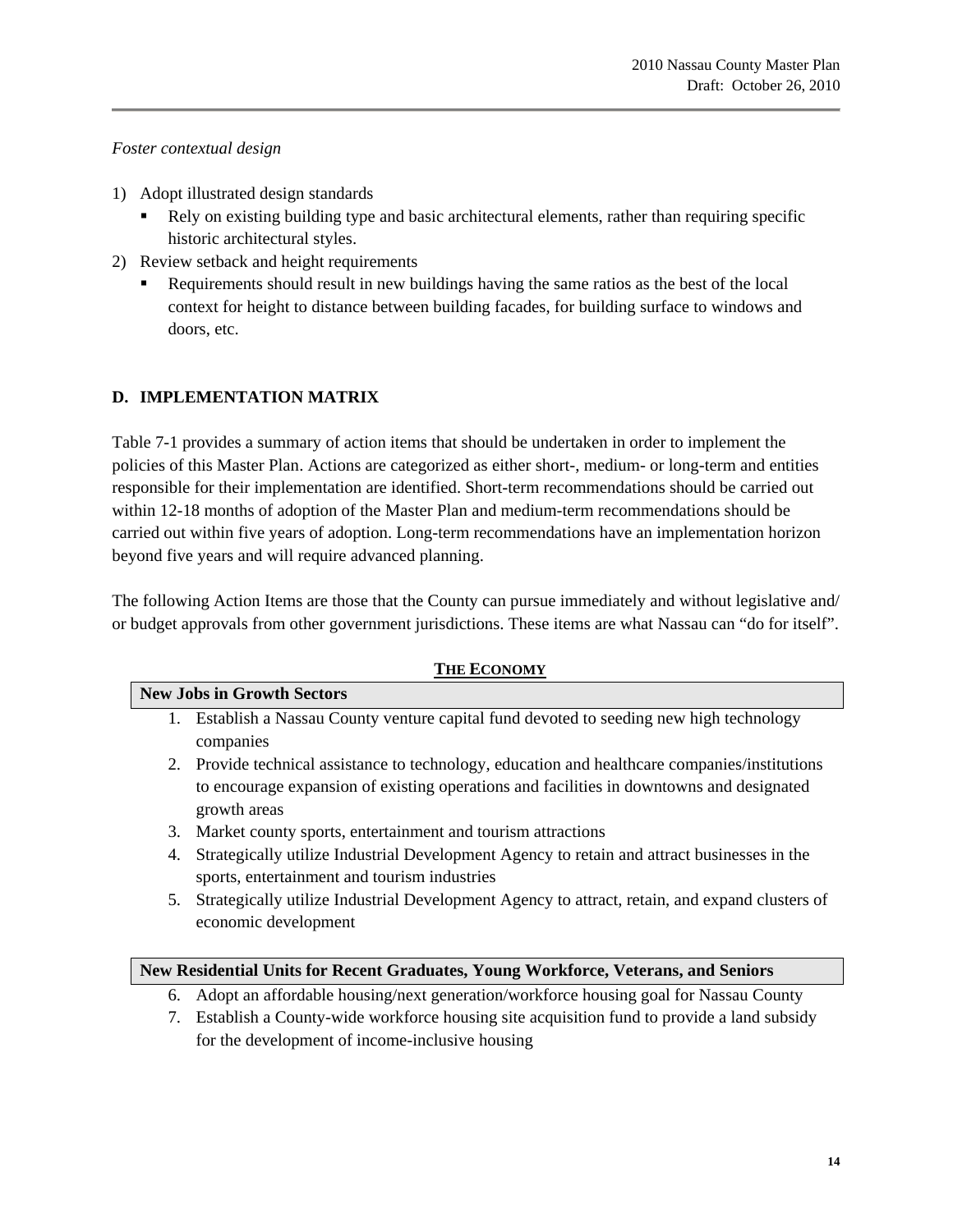# **LAND USE**

### **Growth Areas**

- 1. Sponsor local planning initiatives
- 2. Provide incentives for mixed-income residential development near job centers and transit
- 3. Provide technical assistance to developers in obtaining project financing
- 4. Create and manage a GIS-based vacant and underutilized land inventory for public use
- 5. Study use of, and assist in implementing Transfer of Development Rights (TDR) programs to protect groundwater and direct future residential development to downtowns and growth areas
- 6. Utilize State and federal grant assistance to inventory, assess, and prepare revitalization plans for brownfield sites throughout the county
- 7. Provide technical assistance to developers to help them access IDA, New York State, and Federal economic development incentives
- 8. Provide technical assistance to developers to help them move efficiently through the SEQR process
- 9. Coordinate a detailed cross-municipal beautification plan and establish standards for enhanced landscape treatment along commercial corridors

### **Single-Family Neighborhoods and Open Space**

- 10. Continue neighborhood stabilization programs and reduce foreclosures
- 11. Sustain in perpetuity the County's open space acquisition program through additional funding.

### **INFRASTRUCTURE**

# **Transportation Alternatives and Increasing the People-Carrying Capacity of County Roadways**

- 1. Promote and market alternative modes of travel such as biking, walking, public transit and ride-sharing to reduce emissions.
- 2. Prepare a comprehensive Nassau County bikeway network master plan for Nassau County
- 3. Install bicycle racks outside County Buildings, municipal buildings, and railroad stations
- 4. Consider flex work hours to reduce traffic congestion
- 5. Lobby for State legislation to allow quick clearance of traffic incidents.
- 6. Continue with Enhanced County Traffic Signal Progression projects
- 7. Prepare a comprehensive Nassau County Greenway and Blue Way (nautical recreation) map illustrating existing links and interconnectivity as well as future opportunities and key gaps.

### **Energy Efficiency and Renewable Energy Production**

- 8. Establish a County government greenhouse gas emissions reduction target and performance tracking model
- 9. Prepare and adopt model alternative-energy (solar, wind, etc) installation/zoning guidelines and codes